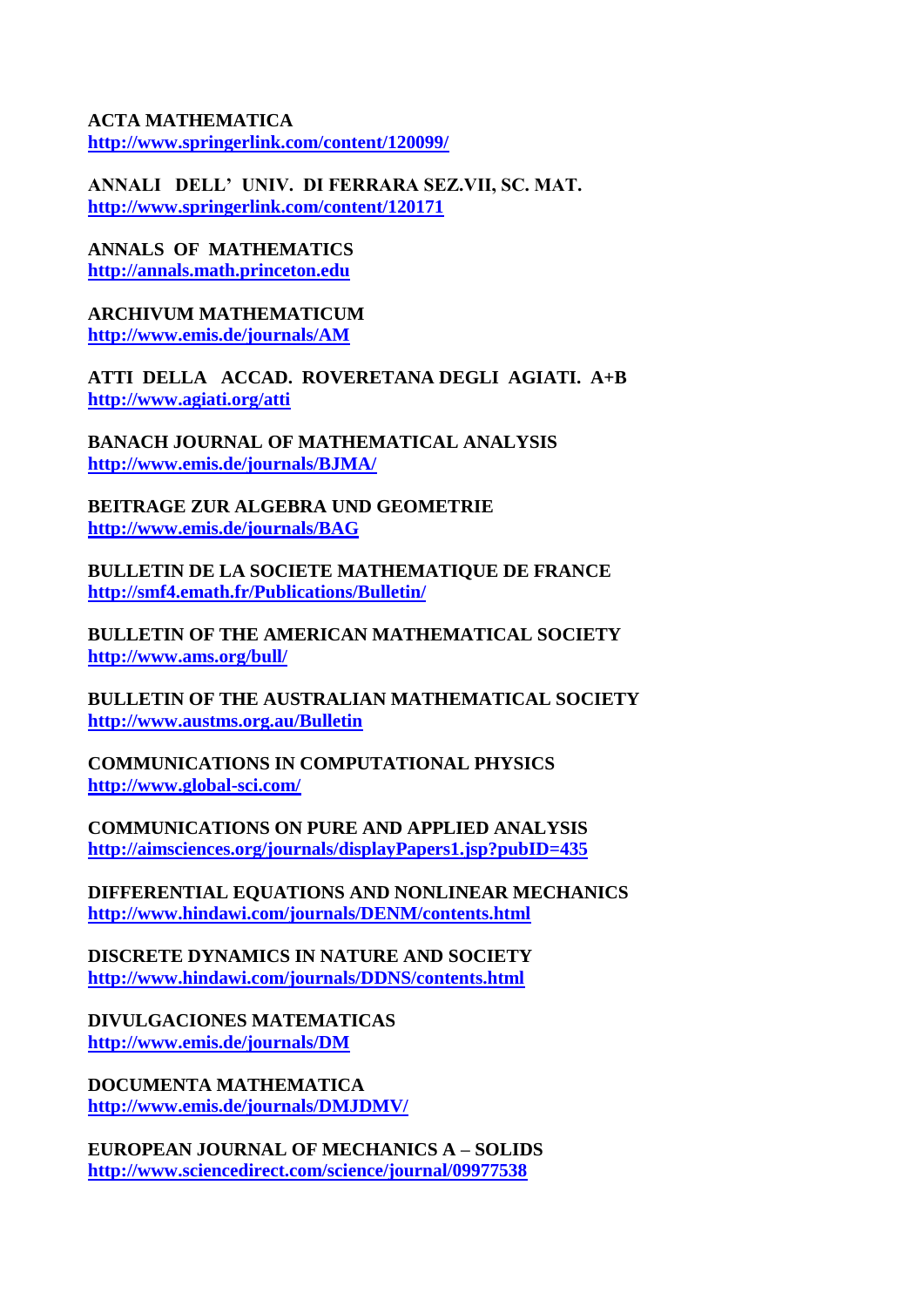#### **EUROPEAN JOURNAL OF MECHANICS B – FLUIDS <http://www.sciencedirect.com/science/journal/09977546>**

## **EXPOSITIONES MATHEMATICAE**

**<http://www.sciencedirect.com/science/journal/07230869>**

**GRAPHICAL MODELS**

**<http://www.sciencedirect.com/science/journal/15240703>**

# **HIROSHIMA MATHEMATICAL JOURNAL <http://projecteuclid.org/DPubS?service=UI&version=1.0&verb=Display&handle=euclid.hmj>**

**HISTORIA MATHEMATICA <http://www.sciencedirect.com/science/journal/03150860>**

**ILLINOIS JOURNAL OF MATHEMATICS <http://www.math.uiuc.edu/~hildebr/ijmwww/electronic.html>**

**INFORMATION PROCESSING LETTERS <http://www.sciencedirect.com/science/journal/00200190>**

**INTEGERS ELECTRONIC JOURNAL OF COMBINATORIAL NUMBER THEORY <http://www.emis.de/journals/INTEGERS/>**

**INTERNATIONAL JOURNAL OF COMMUNICATIONS, NETWORK AND SYSTEM SCIENCES <http://www.scirp.org/Journal/Home.aspx?IssueID=557>**

### **INTERNATIONAL JOURNAL OF ENGINEERING SCIENCES <http://www.sciencedirect.com/science/journal/00207225>**

**INTERNATIONAL JOURNAL OF FOUNDATIONS OF COMPUTER SCIENCE <http://www.worldscinet.com/ijfcs/ijfcs.shtml>**

**INTERNATIONALE MATHEMATISCHE NACHRICHTEN <http://www.oemg.ac.at/IMN/index.php>**

**ISRAEL JOURNAL OF MATHEMATICS <http://www.springerlink.com/content/120601/>**

### **JOURNAL D'ANALYSE MATHEMATIQUE <http://www.springerlink.com/content/120600/>**

**JOURNAL DE MATHEMATIQUES PURES ET APPLIQUEES <http://www.sciencedirect.com/science/journal/00217824>**

**JOURNAL OF APPLIED MATHEMATICS <http://www.hindawi.com/journals/JAM/contents.html>**

**JOURNAL OF APPLIED MATHEMATICS AND DECISIONS SCIENCES <http://www.hindawi.com/journals/JAMDS/contents.html>**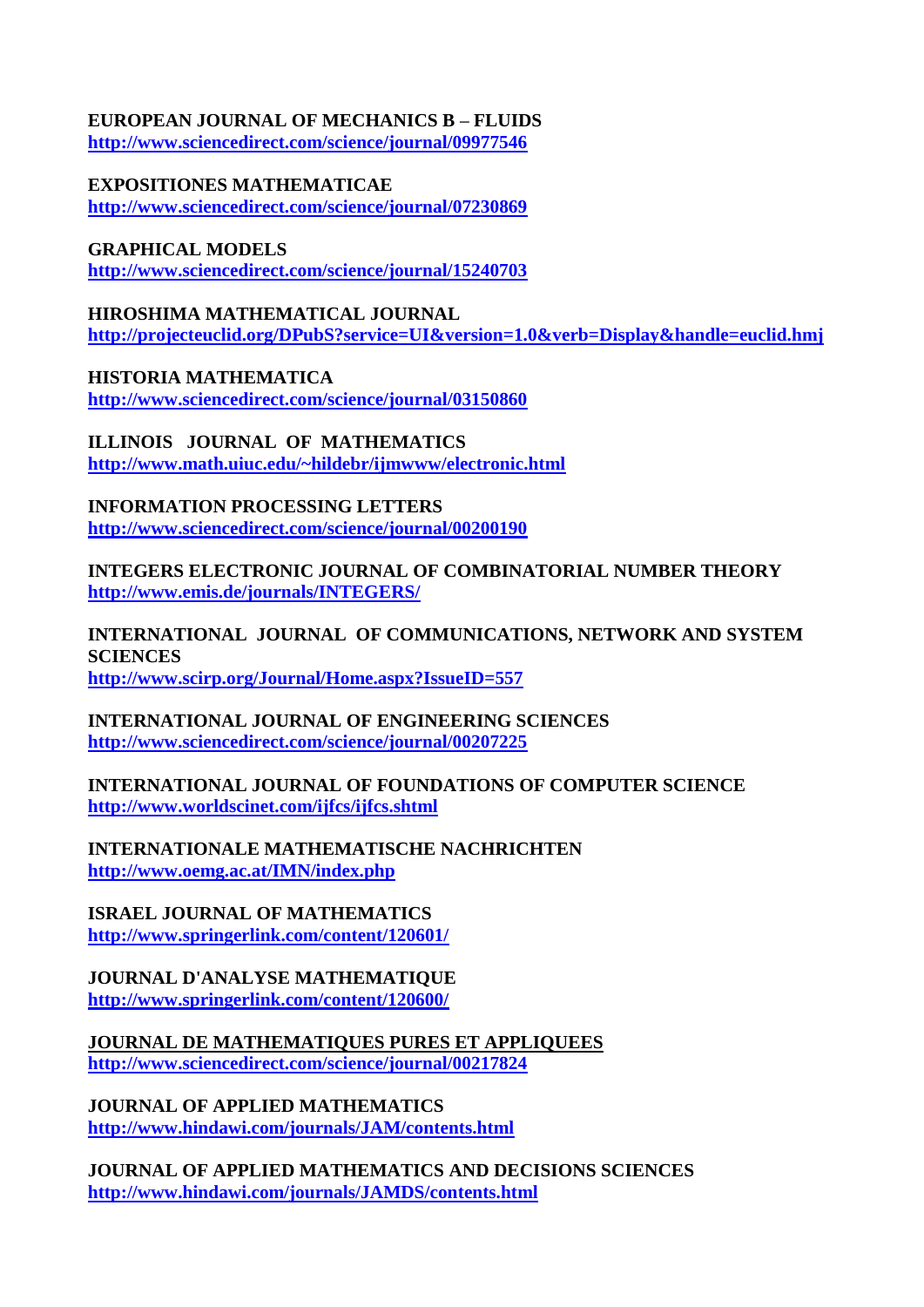**JOURNAL OF APPLIED MATHEMATICS AND STOCHASTIC ANALYSIS <http://www.hindawi.com/journals/JAMSA/contents.html>**

**JOURNAL OF COMPUTER AND SYSTEM SCIENCES <http://www.sciencedirect.com/science/journal/00220000>**

**JOURNAL OF CONVEX ANALYSIS <http://www.heldermann.de/JCA/jcacon.htm>**

**JOURNAL OF DIFFERENTIAL EQUATIONS <http://www.sciencedirect.com/science/journal/00220396>**

**JOURNAL OF FIXED POINT THEORY AND ITS APPLICATIONS <http://www.springerlink.com/content/120407/>**

**JOURNAL OF SYMBOLIC COMPUTATION <http://www.sciencedirect.com/science/journal/07477171>**

**MATEMATICA CONTEMPORANEA <http://www.mat.unb.br/~matcont>**

**MATEMATICKI VESNIK <http://www.emis.de/journals/MV>**

**MATHEMATICA SLOVACA <http://www.springerlink.com/content/120745>**

**MATHEMATICAL INTELLIGENCER <http://www.springerlink.com/content/121223/>**

**MATHEMATICAL JOURNAL OF OKAYAMA UNIVERSITY <http://www.math.okayama-u.ac.jp/mjou/index.html>**

**MATHEMATICAL MODELS AND METHODS IN APPLIED SCIENCES <http://ejournals.worldscientific.com.sg/m3as/m3as.shtml>**

**MATHEMATICAL PHYSICS ELECTRONIC JOURNAL <http://www.emis.de/journals/MPEJ/>**

**MATHEMATICAL PROBLEMS IN ENGINEERING <http://www.hindawi.com/journals/MPE/contents.html>**

**MATHEMATICS OF COMPUTATION [http://www.ams.org/jourcgi/jrnl\\_toolbar\\_nav/mcom\\_all](http://www.ams.org/jourcgi/jrnl_toolbar_nav/mcom_all)**

**MEDITERRANEAN JOURNAL OF MATHEMATICS <http://www.springerlink.com/content/110963/>**

**MEMOIRS OF THE AMERICAN MATHEMATICAL SOCIETY [http://www.ams.org/jourcgi/jrnl\\_toolbar\\_nav/memo\\_all](http://www.ams.org/jourcgi/jrnl_toolbar_nav/memo_all)**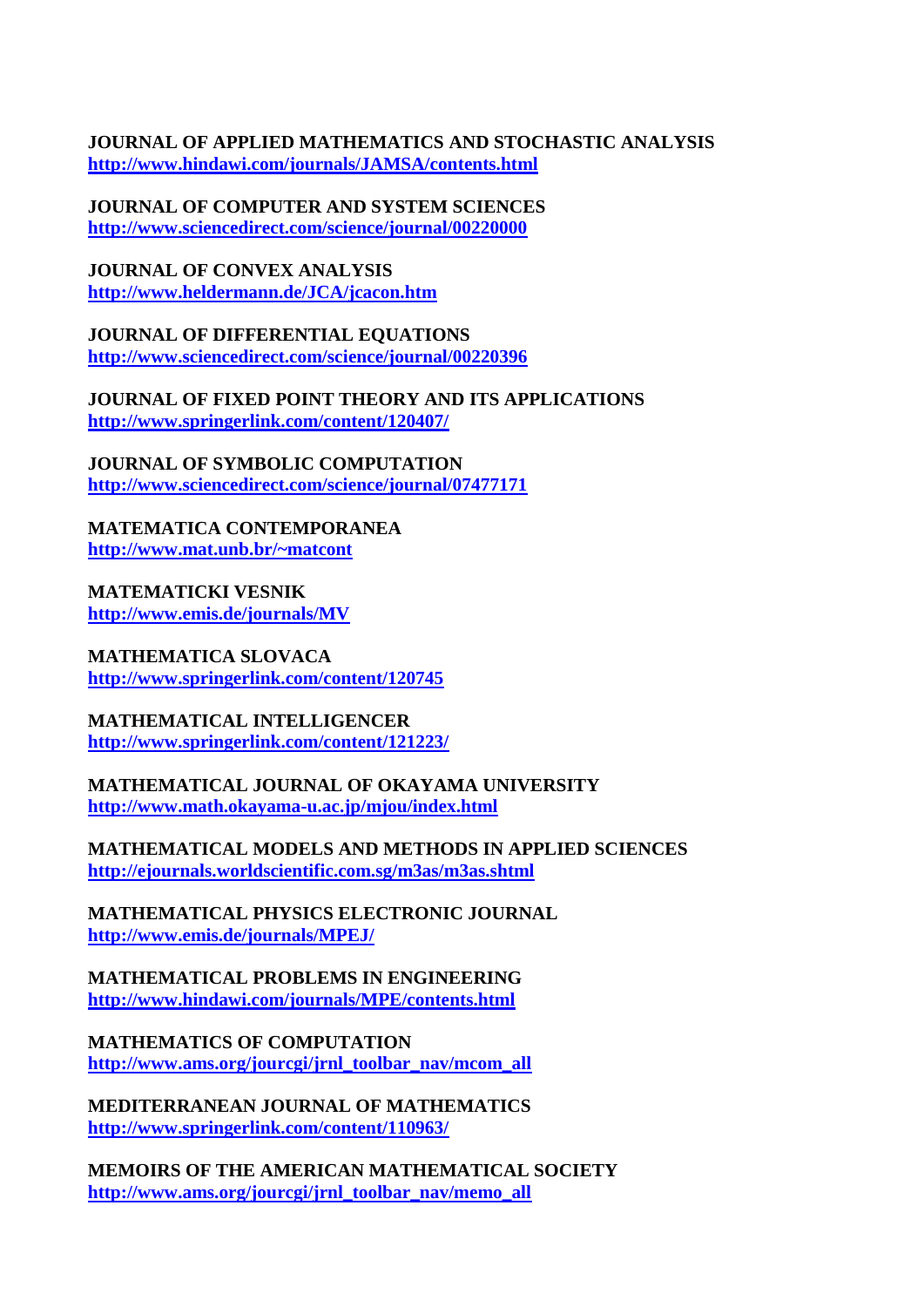#### **NEW YORK JOURNAL OF MATHEMATICS <http://www.emis.de/journals/NYJM/nyjm.html>**

**NOTE DI MATEMATICA <http://siba-ese.unisalento.it/index.php/notemat>**

# **OSAKA JOURNAL MATHEMATICS**

**[http://projecteuclid.org/DPubS?service=UI&version=1.0&verb=Display&page=past&handle](http://projecteuclid.org/DPubS?service=UI&version=1.0&verb=Display&page=past&handle=euclid.ojm) [=euclid.ojm](http://projecteuclid.org/DPubS?service=UI&version=1.0&verb=Display&page=past&handle=euclid.ojm)**

**PATTERN RECOGNITION LETTERS**

**[http://www.sciencedirect.com/science?\\_ob=PublicationURL&\\_cdi=5665&\\_pubType=J&\\_aut](http://www.sciencedirect.com/science?_ob=PublicationURL&_cdi=5665&_pubType=J&_auth=y&_acct=C000025319&_version=1&_urlVersion=0&_userid=512859&md5=03dfd1abe8e28914e9a9b4bd9d9ae335&jchunk=32#32) [h=y&\\_acct=C000025319&\\_version=1&\\_urlVersion=0&\\_userid=512859&md5=03dfd1abe8e2](http://www.sciencedirect.com/science?_ob=PublicationURL&_cdi=5665&_pubType=J&_auth=y&_acct=C000025319&_version=1&_urlVersion=0&_userid=512859&md5=03dfd1abe8e28914e9a9b4bd9d9ae335&jchunk=32#32) [8914e9a9b4bd9d9ae335&jchunk=32#32](http://www.sciencedirect.com/science?_ob=PublicationURL&_cdi=5665&_pubType=J&_auth=y&_acct=C000025319&_version=1&_urlVersion=0&_userid=512859&md5=03dfd1abe8e28914e9a9b4bd9d9ae335&jchunk=32#32)**

**PROCEEDINGS OF THE JAPAN ACADEMY. SER A <http://projecteuclid.org/DPubS?service=UI&version=1.0&verb=Display&handle=euclid.pja>**

**PROCEEDINGS OF THE JAPAN ACADEMY.SER.B <http://www.jstage.jst.go.jp/browse/pjab>**

**PROCEEDINGS OF THE LONDON MATHEMATICAL SOCIETY <http://plms.oxfordjournals.org/content/by/year>**

**PROCEEDINGS OF THE ROYAL SOCIETY OF EDINBURGH <http://journals.cambridge.org/action/displayJournal?jid=PRM>**

**PUBLICATIONS DEL'INST. MATHEMATIQUE <http://www.emis.de/journals/PIMB/096/index.html>**

**RENDICONTI ISTIT. MATEMATICA UNIV. DI TRIESTE <http://www.dmi.units.it/~rimut/>**

**RENDICONTI DI MATEMATICA E DELLE SUE APPLICAZIONI <http://www.mat.uniroma1.it/ricerca/rendiconti/rendiconti.html>**

**SARAJEVO JOURNAL OF MATHEMATICS [http://www.anubih.ba/Journals/\\_volumes.html](http://www.anubih.ba/Journals/_volumes.html)**

**SCIENZE E RICERCHE <http://www.scienze-ricerche.it/>**

**SET-VALUED AND VARIATIONAL ANALYSIS <http://www.springerlink.com/content/0927-6947>**

**SIAM JOURNAL ON NUMERICAL ANALYSIS <http://epubs.siam.org/journal/sjnaam>**

**SIAM JOURNAL ON OPTIMIZATION <http://epubs.siam.org/journal/sjope8>**